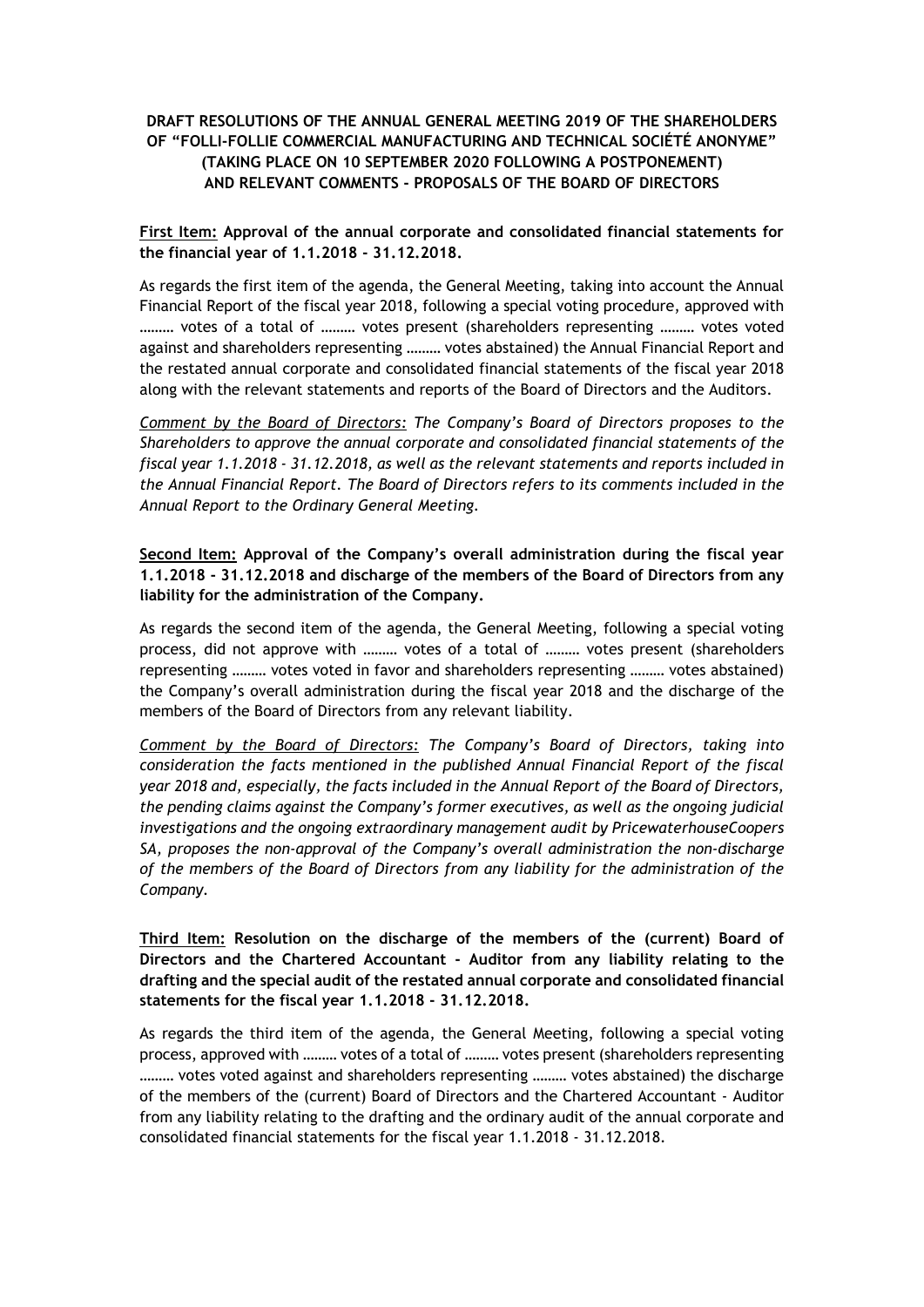#### **Fourth Item: Election of the regular and the substitute Chartered Accountant - Auditor for the fiscal year 2019 and determination of their remuneration for such fiscal year.**

As regards the third item of the agenda, the General Meeting, following a special voting process, elected with ……… votes of a total of ……… votes present (shareholders representing ……… votes voted against and shareholders representing ……… votes abstained) the audit firm "PricewaterhouseCoopers Audit Company" (AMSOEL 113), appointing Messrs. Dimitrios Sourbis, son of Andreas, (AMSOEL 16891) and Konstantinos Michalatos, son of Ioannis, (AMSOEL 17701), as regular and substitute Chartered Accountant - Auditor respectively for the fiscal year 2018 and determined their fee to the amount of 600,000.00 Euros.

#### **Fifth Item: Approval of all kinds of remuneration and compensation of the members of the Board of Directors paid during the fiscal year 2018.**

As regards the fifth item of the agenda, the General Meeting, following a special voting process, did not approve with ……… votes of a total of ……… votes present (shareholders representing ……… votes voted against and shareholders representing ……… votes abstained) the remunerations and compensations, amounting to 1.271.091,35 EUR, paid during the fiscal year 2018 to members of the Board of Directors.

*Comment by the Board of Directors: The Company's Board of Directors, taking into consideration the facts mentioned in the published Annual Financial Report of the fiscal year 2018 and, especially, the facts included in the Annual Report of the Board of Directors, the pending claims against the Company's former executives, as well as the ongoing judicial investigations and the ongoing extraordinary management audit by PricewaterhouseCoopers SA, proposes the non-approval of all kinds of remuneration and compensation of the members of the Board of Directors paid during the fiscal year 2018.*

*Following the audit of the annual and the consolidated financial statements of the fiscal year 2019 and the publishing of the Annual Financial Report for said year, the Board of Directors will submit to the Ordinary General Meeting of the Company's shareholders a draft Remunerations Policy, which will take into consideration the audited financial information for the immediately preceding financial year and which will be reviewed by the Shareholders with adequate information.*

**Sixth Item: Announcement of the appointment of a provisional management and the election of a new Board member in replacement of a resigned member – Appointment of independent members of the Company's Board of Directors (pursuant to article 5 para. 2 of Law 4706/2020).**

As regards the sixth item of the agenda, the Company's Board of Directors announces to the Shareholders that:

(a) By virtue of the provisional order of the Presiding Judge of the Athens Court of First Instance, dated 19.2.2020, following the relevant petition of the Hellenic Capital Market Commission, dated 14.2.2020, a provisional management of the Company was appointed, comprising from the below members of the Board of Directors, in order to manage the Company's urgent matters and to proceed with the necessary administrative actions for the Company's normal operation, including the required actions for the successful restructuring of the Company. The appointed members were organized on 20.2.2020 as follows:

- 1. GEORGE IOANNIDIS Chairman, Non-Executive Member
- 2. DIMITRIOS VALACHIS Vice Chairman, Non-Executive Member
- 3. GEORGE SAMIOS Chief Executive Officer, Executive Member